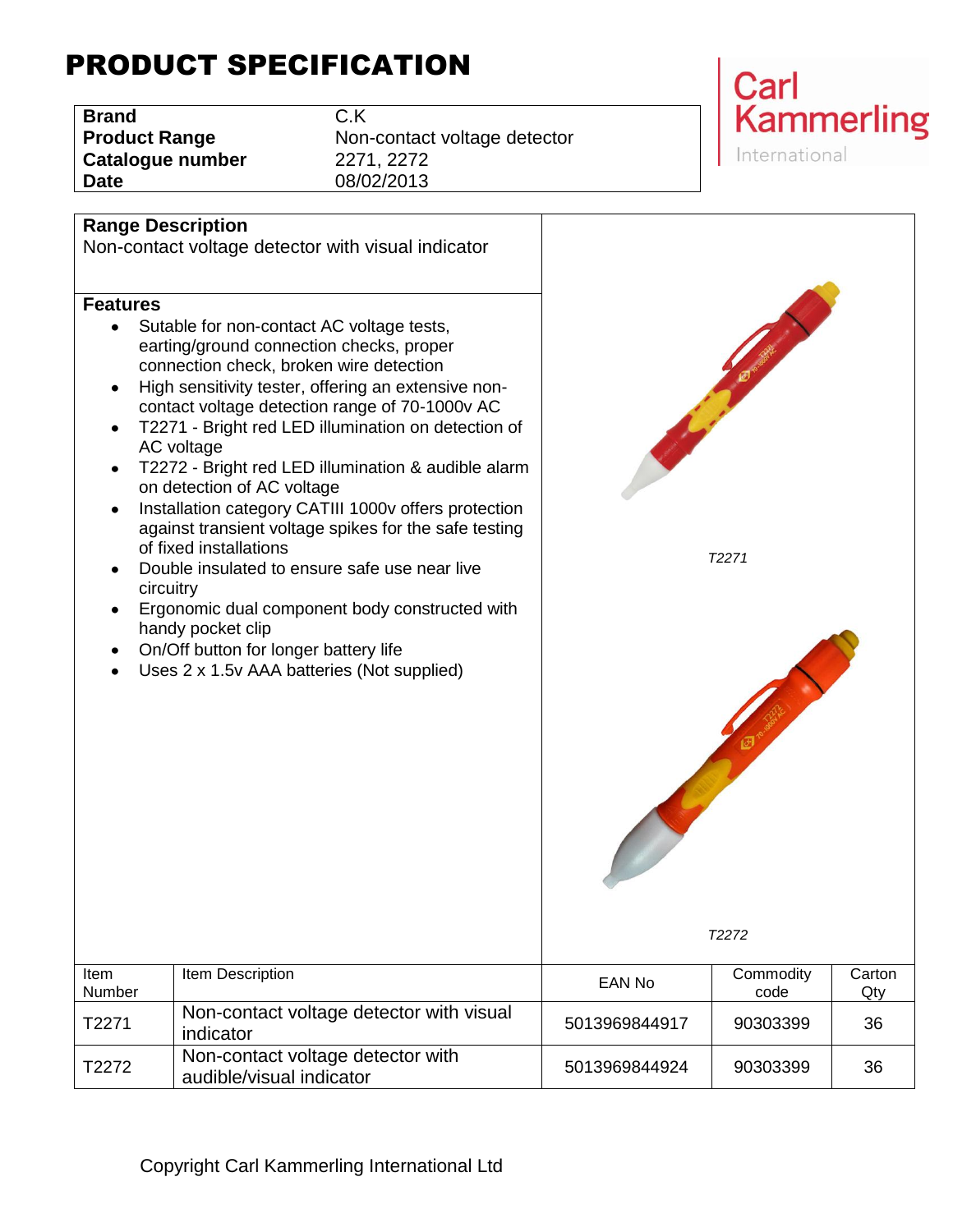| <b>Technical product</b>              |                                                                                                                                                                                         |                                        |  |  |  |  |
|---------------------------------------|-----------------------------------------------------------------------------------------------------------------------------------------------------------------------------------------|----------------------------------------|--|--|--|--|
| information                           | <b>Specifications</b>                                                                                                                                                                   | T2271 & T2272                          |  |  |  |  |
|                                       | Voltage detection range                                                                                                                                                                 | 70-1000y AC                            |  |  |  |  |
|                                       | Operating temperature                                                                                                                                                                   | $-10$ to $+50$ Degrees C               |  |  |  |  |
|                                       | Frequency range                                                                                                                                                                         | 50 to 500Hz                            |  |  |  |  |
|                                       | Indicator (T2271)                                                                                                                                                                       | Visual LED indicator                   |  |  |  |  |
|                                       | Indicator (T2271)                                                                                                                                                                       | Visual LED indicator & audible alarm   |  |  |  |  |
|                                       | Installation category                                                                                                                                                                   | CAT III                                |  |  |  |  |
|                                       | Power supply                                                                                                                                                                            | 2 x 1.5 v AAA batteries (Not supplied) |  |  |  |  |
|                                       |                                                                                                                                                                                         |                                        |  |  |  |  |
|                                       |                                                                                                                                                                                         |                                        |  |  |  |  |
| Standards compliance                  | None applicable                                                                                                                                                                         |                                        |  |  |  |  |
| User health and safety<br>information | None applicable                                                                                                                                                                         |                                        |  |  |  |  |
| RoHS/WEEE                             | This product range does not fall within the scope of RoHS. The product is                                                                                                               |                                        |  |  |  |  |
| compliance                            | <b>WEEE</b> compliant                                                                                                                                                                   |                                        |  |  |  |  |
| Material safety data                  | None applicable                                                                                                                                                                         |                                        |  |  |  |  |
| Warranty                              | C.K voltage detectors are guaranteed for 12 months against imperfect<br>materials or workmanship. Damage caused by use outside of the<br>operating instruction guideline is not covered |                                        |  |  |  |  |
| Country of origin                     | China                                                                                                                                                                                   |                                        |  |  |  |  |

### **Dimensional details**

|       | <b>Product only</b> |          |           |              | <b>Product on primary packaging</b> |          |           |                   |
|-------|---------------------|----------|-----------|--------------|-------------------------------------|----------|-----------|-------------------|
| Item  | Width mm            | Depth mm | Height mm | Net weight g | Width mm                            | Depth mm | Height mm | Gross<br>weight g |
| T2271 | 23                  | 19       | 160       | 18           | 113                                 | 20       | 208       | 39                |
| T2272 | 23                  | 19       | 165       | 22           | 113                                 | 20       | 208       | 43                |

| Shelf box (secondary packaging) |          |          |           |                          | <b>Euro Pallet data</b><br>Wi x Hi |                        |  |
|---------------------------------|----------|----------|-----------|--------------------------|------------------------------------|------------------------|--|
| Item                            | Width mm | Depth mm | Height mm | <b>Gross</b><br>weight g | No of<br>cartons on<br>base        | Number of<br>rows high |  |
| T2271                           | 220      | 460      | 125       | 1625                     | -                                  |                        |  |
| T2272                           | 220      | 460      | 125       | 1769                     | -                                  |                        |  |

## **Packaging waste details**

|       | <b>Primary Packaging</b> |                |        |                        | Secondary packaging |                          |        |            |
|-------|--------------------------|----------------|--------|------------------------|---------------------|--------------------------|--------|------------|
| Item  | Plastic q                | Use            | Card g | <b>Use</b>             | Plastic g           | Use                      | Card q | <b>Use</b> |
| T2271 | 10                       | <b>Blister</b> | 11     | <b>Backing</b><br>card | -                   | $\overline{\phantom{0}}$ | 221    | Box        |
| T2272 | 10                       | <b>Blister</b> | 11     | <b>Backing</b><br>card | -                   | $\overline{\phantom{0}}$ | 221    | Box        |

Copyright Carl Kammerling International Ltd